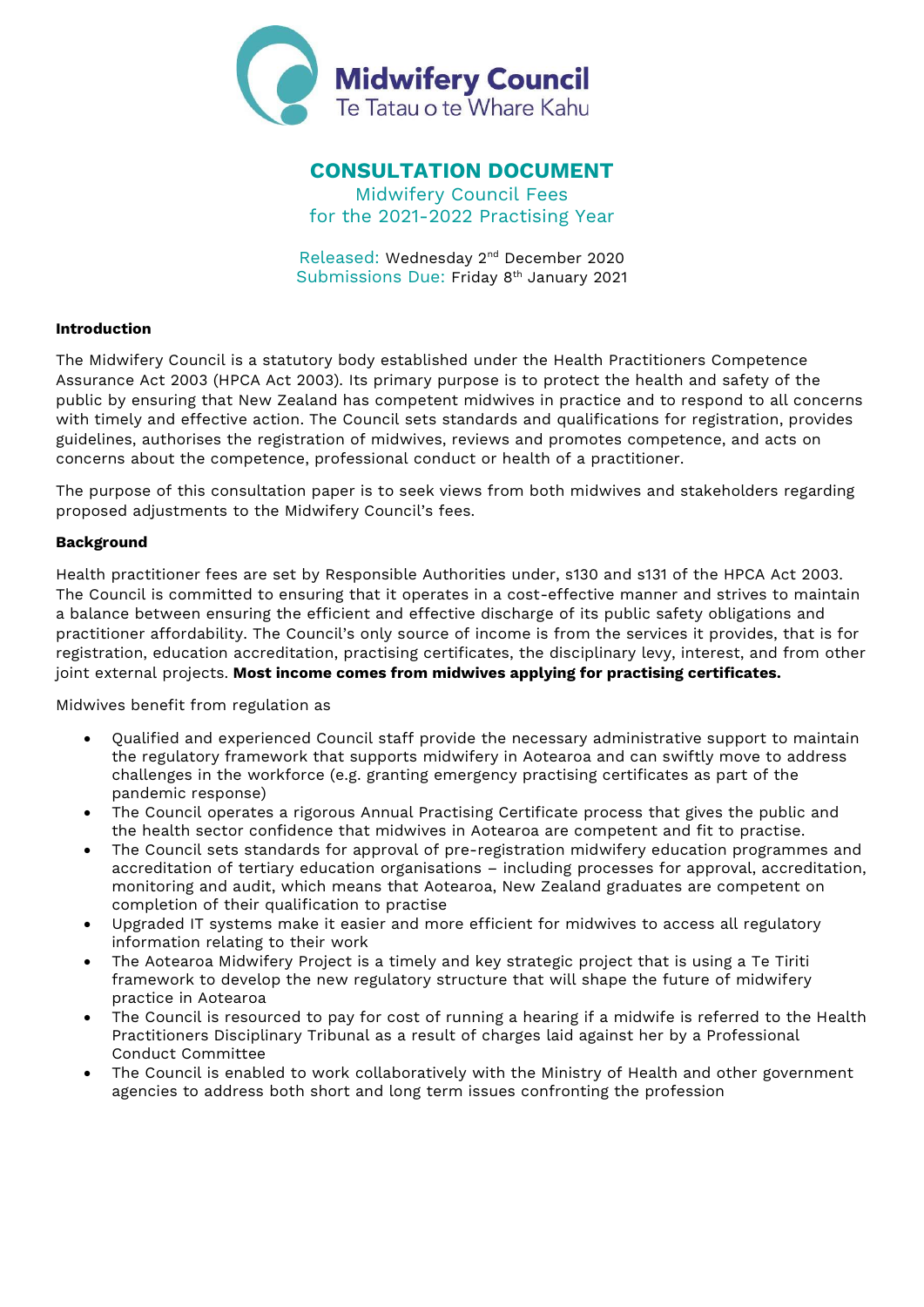# Review of costs

In 2020, the Council commissioned an independent review of the cost of services it provides. This included exploring the actual cost of provision of each service and a full budget review, particularly due to the commencement of key strategic projects and ongoing improvement work.

This cost review identified that the Council cannot continue to operate and provide the services it does without reviewing the fees it charges. The Council has operated at a deficit for several years and this has impacted on the amount of financial reserves that it holds. A recent review of the cost of providing services has highlighted a projected deficit of almost \$500,000 for the current year. This substantial amount can largely be attributed to necessary IT development and increased staffing. While this is essential expenditure, the Council has agreed that it cannot continue to use its reserves to pay for its operations.

## Reserves

The Council is required to retain a level of reserves in order to be prepared for unexpected events. Unlike other commercial entities, the Council is unable to borrow money or to have overdraft facilities. A review of the budget has led to further examination of the Council's financial reserves policy with subsequent increase in the amount required. Capital and operational reserve requirements are over \$850,000.

The Council charges a disciplinary levy to pay for the investigation of complaints and referrals to the Health Practitioners Disciplinary Tribunal. (HPDT). If a midwife faces charges laid by a Professional Conduct Committee, the Council is responsible for the full cost of running the hearing. This includes payment of the panel members, venue and accommodation as well as the cost of engaging and instructing a lawyer. The Council may receive a contribution for costs from the midwife if the charges are proven. The reserve it holds is \$100,000 based on the assumption that there is one case per year.

The Council must carefully manage the funds that it generates through registration and APC processes.

### Resources required

The Council is committed to its strategic projects which include the Aotearoa Midwifery Project as well as the ongoing development of all IT systems. It needs to ensure that they are adequately resourced. The Council anticipates increased expenses over the next financial year and beyond due to the need to continue to invest in these key areas. This requires investment in skilled staff, tools, and operational resourcing.

While there have been new staff appointments over the course of 2020, some existing positions have remained vacant and they need to be filled. To carry out the work of the Council, budgeted FTE has increased from 7.2 FTE in December 2019 to 11 FTE in November 2020. This increase is essentially due to the establishment of the Aotearoa Midwifery Project team but is also impacted by the Deputy Registrar role being divided into separate midwifery professional advice and legal regulatory roles.

### Changes to business

Additional unplanned expenses have occurred during 2020, due in part to the need for the Council to meet on a more regular basis. While this commenced during the COVID pandemic, the high number of fitness to practice notifications and conduct matters has required the Council to establish a fitness to practice subcommittee. This committee meets monthly via zoom. In addition, a finance audit and risk management committee has also been formed. This committee also meets via Zoom on a quarterly basis.

Further development of the online national exam has also required significant resources. Transitioning from one mode of delivery to another meant that a number of questions required rewriting. In addition, performance reports indicated that some questions were not fit for purpose and therefore had to be retired. It is essential that the exam is robust and fit for purpose. It is expected that question development will be an ongoing expense, although not to the same extent that has been required during 2020.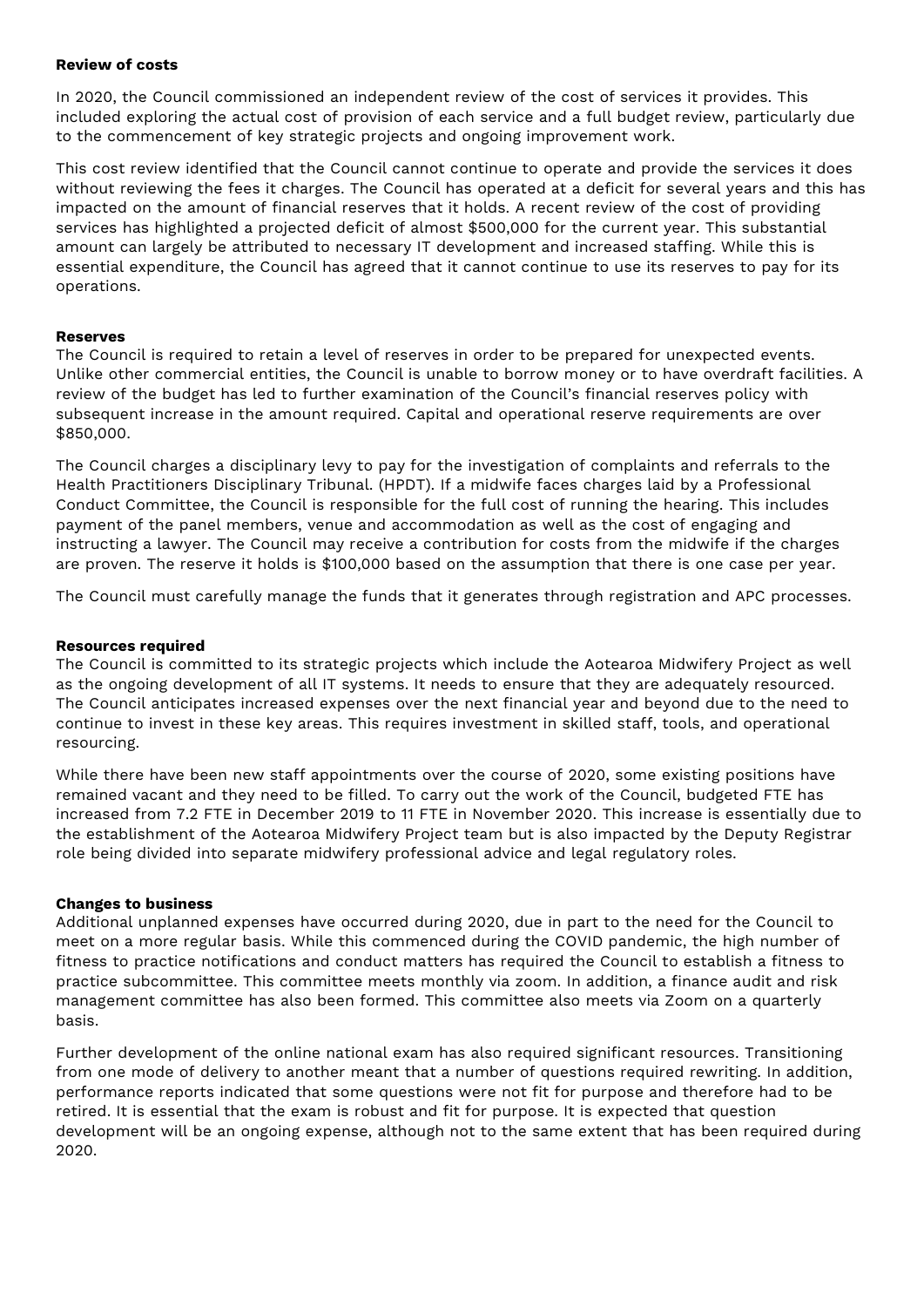### Last fee increase

In January 2020 all fees were increased. The size of the increase for all fees apart from the APC fee was to account for inflation since the fee was originally gazetted in 2004. In some cases, a small additional percentage increase was made to account for current and upcoming expenses which included the Ministry of Health mandated performance review of authorities, additional costs for resourcing of the HPDT, the development of a database and to transition the national exam to an online platform.

# Practising Certificate fees

The costing model has considered the fees allocated to services and the volumes of each service. The practising certificate fee is the main contributing fee that enables the Council to fulfil its statutory obligations.

Practising certificate fees were increased by \$30 in 2020 for the 2020/21 year. The Council proposes to increase fees again for 2021-2022 in order to cover the cost of its operations and to ensure it is able to perform its functions. The Council acknowledges the financial challenges faced by midwifery students completing their degree and has always provided a reduced fee for first practising certificates. The Council recognises that there is also a need to increase this fee and further consultation will occur about this in 2021.

The costs of processing an application for a practising certificate remain the same regardless of the time that the midwife holds the certificate. It therefore does not make business sense to reduce fees each quarter and a change to fee structure is also required.

The Council acknowledges that any change in APC fee will impact on all midwives - the costing model will be used to review and manage the cost of Council operations and associated fees on a regular basis which means that consultation regarding fees should occur annually. The Council believes these proposed increases are necessary to ensure its ongoing financial sustainability.

## Financial position

The following high-level table provides an indication of expected income and expenses with the proposed change in APC fee.

| <b>Financial performance</b>        | Adjusted forecast 2020-2021<br>(000) | Budget 2021-2022 (000) |  |
|-------------------------------------|--------------------------------------|------------------------|--|
| <b>Income</b>                       |                                      |                        |  |
| <b>Practitioner APC fees</b>        | 1,241                                | 1,866                  |  |
| <b>Disciplinary levys</b>           | 162                                  | 141                    |  |
| <b>Other Registration</b><br>income | 85                                   | 94                     |  |
| <b>Other income</b>                 | 172                                  | 70                     |  |
| Total income                        | 1,660                                | 2,171                  |  |
|                                     |                                      |                        |  |
| <b>Expenses</b>                     |                                      |                        |  |
| <b>Administration</b>               | 1,514                                | 1732                   |  |
| Council                             | 118                                  | 126                    |  |
| <b>Disciplinary</b>                 | 146                                  | 131                    |  |
| Exam                                | 80                                   | 30                     |  |
| Other (projects)                    | 293                                  | 110                    |  |
| <b>Total expenses</b>               | 2,151                                | 2,129                  |  |
|                                     |                                      |                        |  |
| <b>Total surplus/deficit</b>        | (492)                                | 42                     |  |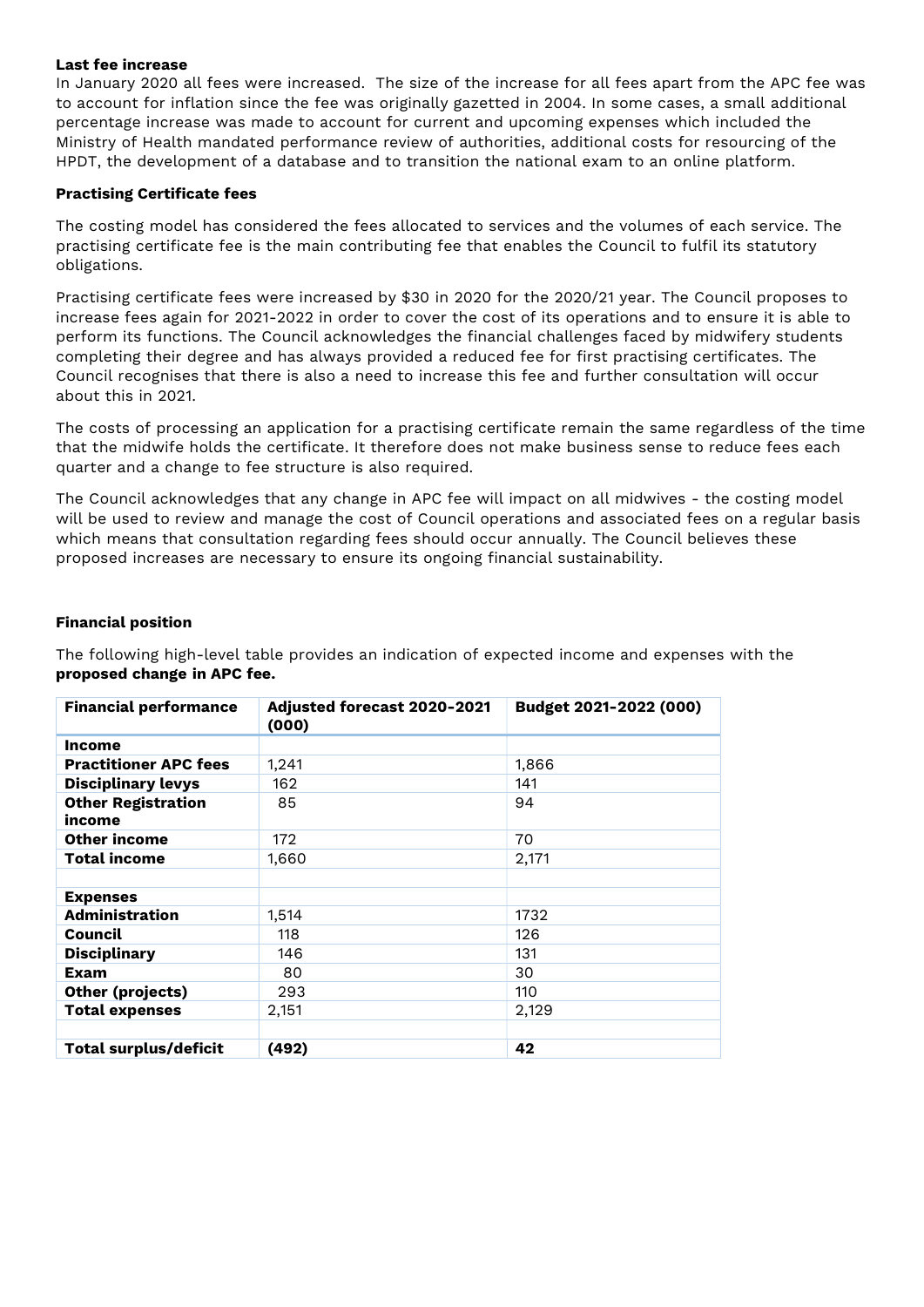## Proposals

The Council believes the following proposals are necessary to ensure ongoing financial viability to ensure the Council can meet its obligations to protect the health and safety of the public.

- 1. That the Council increase the fee for an annual practising certificate, for all midwives except those applying in their first year after graduation, from \$425 to \$650.00 including GST
- 2. That the option of fees reducing each quarter is removed for all classes of midwives
- 3. That the disciplinary levy remains at \$50 including GST per year

### Practising certificates

| <b>Fee</b>                                                                                                                                                                                                                                                | <b>Current fee \$</b> | <b>Proposed fee \$</b>             | Increase \$ |
|-----------------------------------------------------------------------------------------------------------------------------------------------------------------------------------------------------------------------------------------------------------|-----------------------|------------------------------------|-------------|
| Application for first practising certificate by<br>a New Zealand graduate applying in the same<br>practising year as, or the practising year which<br>follows, entry to the Register:                                                                     | \$225                 | \$225<br>To be reviewed<br>in 2021 | \$0         |
| Issue of an annual practising certificate for the<br>period from 1 April to following 31 March<br>inclusive, if paid after 31 March, whilst holding a<br>practising certificate for the previous year<br>(includes an additional processing fee of \$100) | \$525                 | \$750                              | \$225       |
| Application for all other practising certificates:                                                                                                                                                                                                        | \$425                 | \$650                              | \$225       |
| <b>Disciplinary Levy</b>                                                                                                                                                                                                                                  | \$50                  | \$50                               | \$0         |

### Summary

This consultation document seeks input from midwives and other stakeholders before the Council makes a final decision about these matters.

The Council invites comments on these proposals by email or post by **8<sup>th</sup> January 2021**.

After the consultation period has closed, the Council will consider submissions received before making a decision. The final decision will be made at an extraordinary meeting to be scheduled in January 2021 prior to placing a notice of the fee and levy in the New Zealand gazette for an effective date of 13th February 2021.

Copies of this consultation document have been sent to all practising midwives, the Ministry of Health, District Health Boards and other key stakeholders.